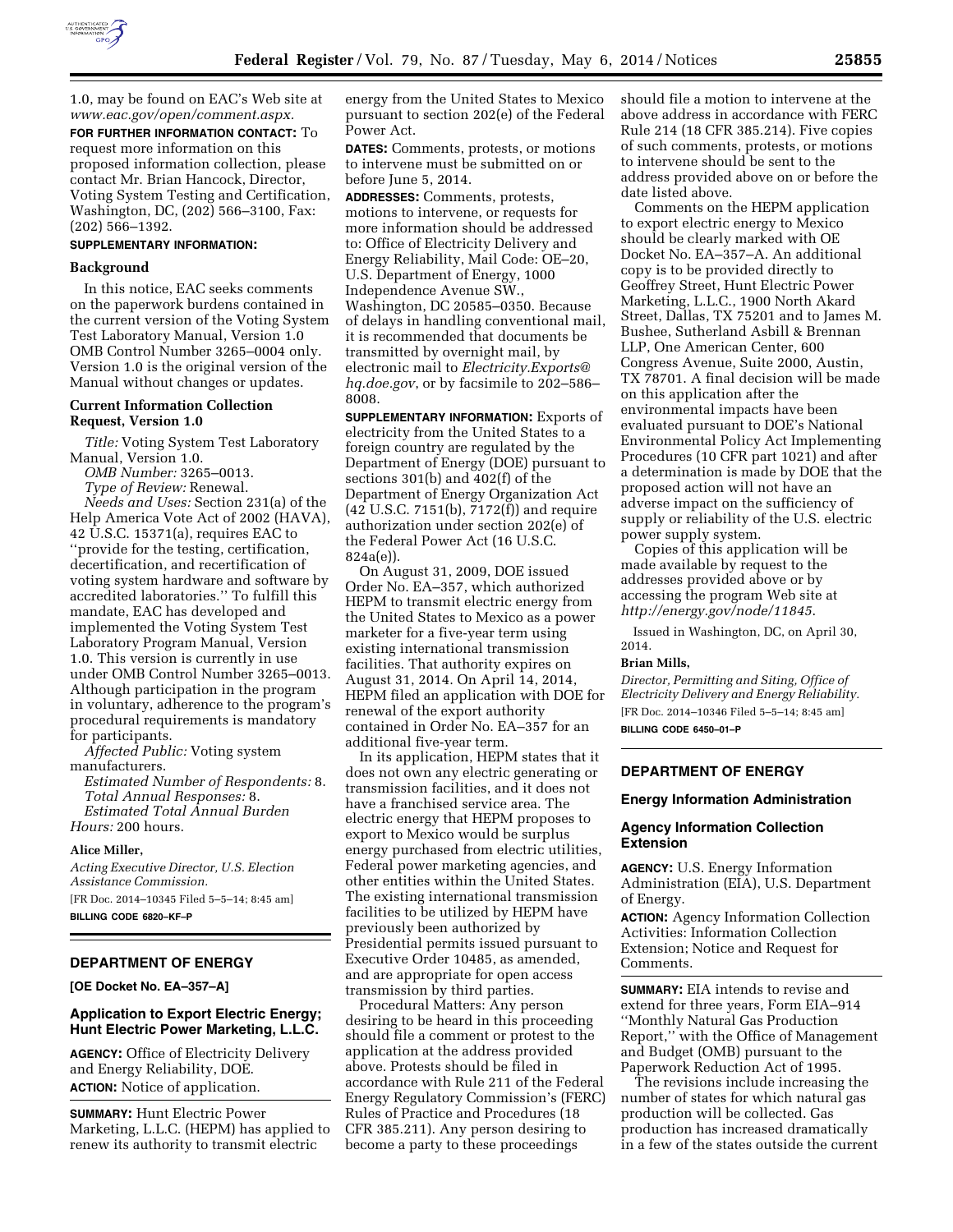EIA–914 states—for example, Pennsylvania and Colorado, both of which now out-produce two of the original EIA–914 areas, New Mexico and the Gulf of Mexico. Much of Colorado's new production is coalbed methane, while Pennsylvania's production is largely from the Marcellus shale formation. While production from unconventional sources has risen, production from more traditional formations has declined, particularly in the Gulf of Mexico and New Mexico, as the emphasis on oil production has increased. Pennsylvania and Colorado are representative of quite a few states that have demonstrated recent, large production increases. Thus, EIA considers it important to expand the number of states for which natural gas production data are collected.

Additionally, EIA also proposes to add the collection of crude oil and lease condensate production data at the state level. Oil production in the United States has grown recently and, in some cases, dramatically after a long, gradual decline. However, tight formations have fueled a recent reversal of this trend. As recently as April 2005 North Dakota was the tenth-largest producer of crude oil in the United States with less than 2 percent of U.S. production, but due to developments in the Bakken formation, is now the third-largest producer and accounted for slightly more than 12 percent of U.S. production in November 2013. Similarly, Texas production, which declined for many years, dramatically increased over the last two years as the projects in the Eagle Ford formation came on-line and ramped up. Increased production from tight formations have more than offset natural declines in the Gulf of Mexico, California, Alaska, and elsewhere so that exporting U.S. oil production has become a seriously discussed topic.

Further, EIA proposes to collect statelevel crude oil and lease condensate production by API gravity category. We think that it's important to collect oil production by API gravity to inform the growing discussion about exporting crude oil. Proponents of exporting argue that there are large amounts of light crude oil presently produced in the United States, too much for U.S. refineries to process. Opponents of exporting argue that there is far less light crude oil being produced. Thus, collecting crude oil production by API gravity categories will inform the debate. The categories have not been determined yet. We expect that the final

set of categories will include ''unknown,'' but we don't expect much production reported for this category.

Lastly, EIA plans to explore the possibility of collecting sulfur content of U.S. crude oil and lease condensate production (either at the state level, or national level). Categories of sulfur content will be determined once the availability of these data becomes known.

Comments are invited on the following issues: (a) Whether the proposed collection of information is necessary for the proper performance of the functions of the agency, including whether the information shall have practical utility; (b) whether the proposed collection of crude oil and lease condensate by API gravity category is consistent with industry recordkeeping practices, as well as general comments on potential respondents' ability to provide such information, (c) whether the potential respondents are able to provide a measure of the sulfur content by state, (d) ways to enhance the quality, utility, and clarity of the information to be collected; and (e) ways to minimize the burden of the collection of information on respondents, including through the use of automated collection techniques or other forms of information technology.

**DATES:** Comments regarding this proposed information collection must be received on or before July 7, 2014. If you anticipate difficulty in submitting comments within that period, contact the person listed in **ADDRESSES** as soon as possible.

**ADDRESSES:** Send comments to Neal Davis. The mailing address is U.S. Department of Energy, U.S. Energy Information Administration, Attn: Neal Davis, EI–24, Forrestal Building, 1000 Independence Avenue SW., Washington, DC 20585. To ensure receipt of the comments by the due date, submission by email (*[neal.davis@](mailto:neal.davis@eia.gov) [eia.gov](mailto:neal.davis@eia.gov)*) is recommended. Alternatively, Neal Davis may be contacted by telephone at 202–586–6581 or by fax at 202–287–1938.

**FOR FURTHER INFORMATION CONTACT:**  Requests for additional information or copies of the forms and instructions should be directed to Neal Davis at the contact information given above. Forms and instructions are also available on the Internet at: *[http://www.eia.gov/](http://www.eia.gov/survey/notice/ngforms2015.cfm) [survey/notice/ngforms2015.cfm](http://www.eia.gov/survey/notice/ngforms2015.cfm)*. **SUPPLEMENTARY INFORMATION:** This information collection request contains: (1) *OMB No.* 1905–0160;

(2) *Information Collection Request Title:* Monthly Natural Gas Production Report;

(3) *Type of Request:* Extension, with changes, of a currently approved collection

(4) *Purpose:* Form EIA–914, ''Monthly Natural Gas Production Report,'' collects monthly data on the production of natural gas in seven geographical areas (Texas (including State offshore), Louisiana (including State offshore), Oklahoma, New Mexico, Wyoming, Federal Gulf of Mexico offshore and Other States (defined as all remaining states, except Alaska, in which the operator produced natural gas during the report month)). The data appear in the ''Monthly Natural Gas Gross Production Report'' on EIA's Web site and in the EIA publications, *Monthly Energy Review, Natural Gas Annual,*  and *Natural Gas Monthly.* 

(4a) Proposed Changes to Information Collection:

The proposed changes include:

• Changing the title from ''Monthly Natural Gas Production Report'' to ''Monthly Crude Oil, Lease Condensate, and Natural Gas Production Report.''

• In Part 2, EIA is proposing to remove several states from the ''Other States'' category—Alabama, Arkansas, California, Colorado, Kansas, Michigan, Mississippi, Montana, North Dakota, New York, Ohio, Pennsylvania, Utah, and West Virginia—and collect both gross withdrawals of natural gas and natural gas lease production volumes for a total of 21 states/areas including ''Other States.'' The ''Other States'' category will be retained, but only include the states Arizona, Federal California offshore, Florida, Illinois, Indiana, Kentucky, Maryland, Missouri, Nebraska, Nevada, Oregon, Tennessee, South Dakota, and Virginia. EIA will continue to collect Alaska natural gas production directly from the state.

• EIA is proposing to add Part 3 to Form EIA–914. Part 3 will collect total monthly crude oil and lease condensate production volumes for the 21 states/ areas discussed above, including API gravity. Further, the production will be collected for several categories based on API gravity across each state. EIA plans to include a measure of the sulfur content (by state and API gravity) and is interested in assessing the availability of these data to respondents. The proposed categories are shown below.